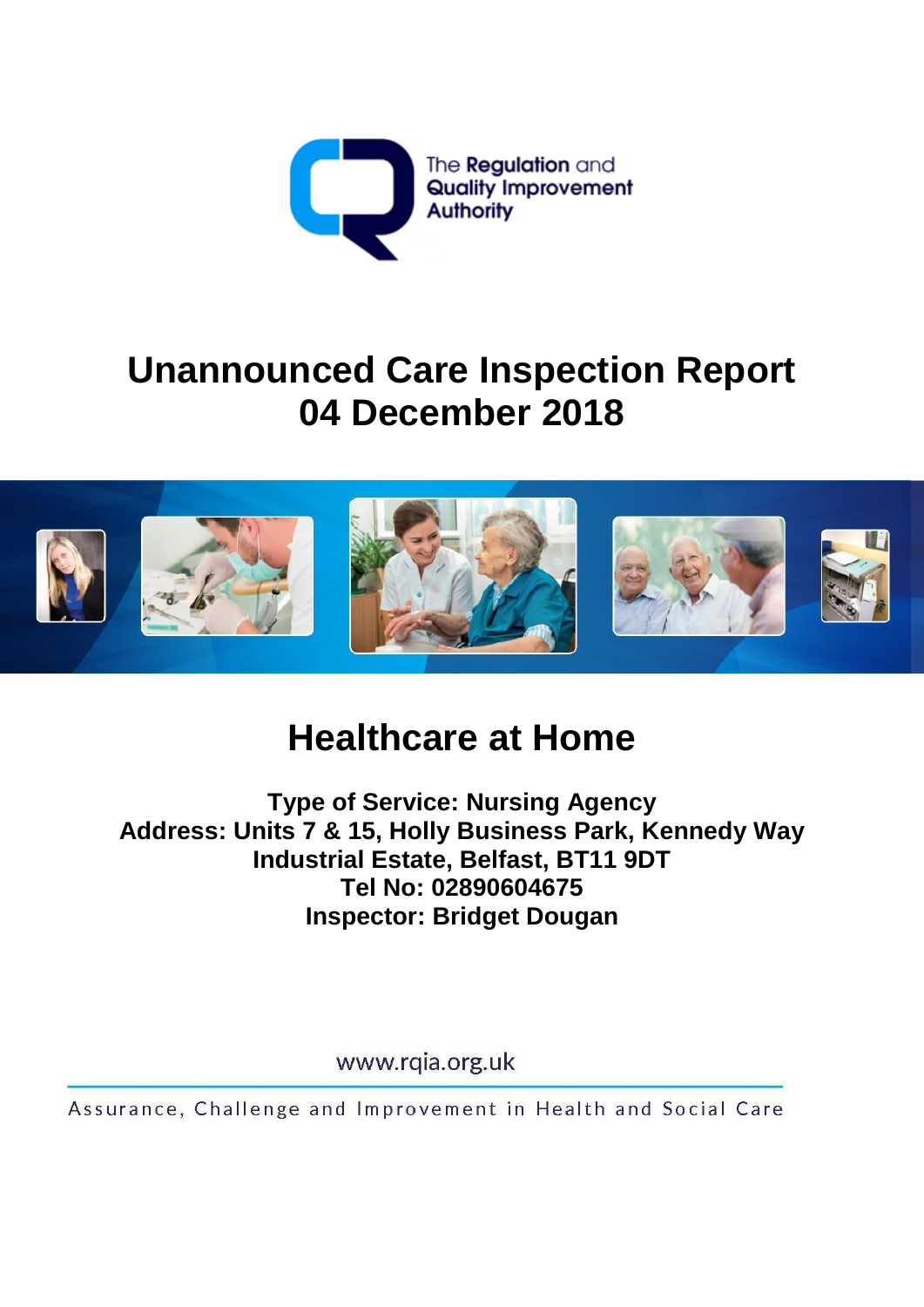It should be noted that this inspection report should not be regarded as a comprehensive review of all strengths and areas for improvement that exist in the service. The findings reported on are those which came to the attention of RQIA during the course of this inspection. The findings contained within this report do not exempt the service from their responsibility for maintaining compliance with legislation, standards and best practice.

#### **1.0 What we look for**



#### **2.0 Profile of service**

This is a nursing agency which supplies nurses to provide care and specialised treatment to service users in their own homes.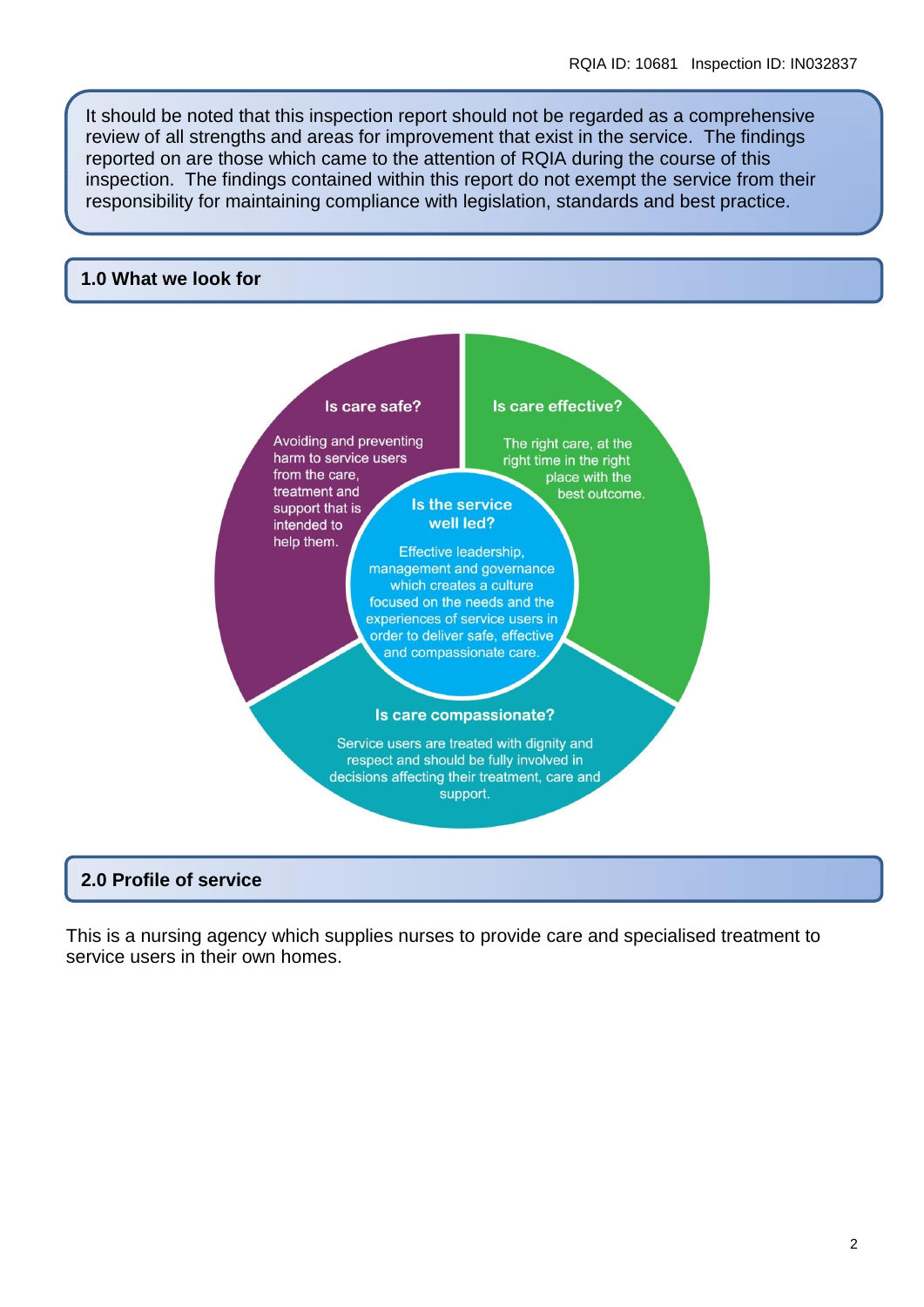# **3.0 Service details**

| <b>Organisation/Registered Provider:</b>               | <b>Registered Manager:</b>  |
|--------------------------------------------------------|-----------------------------|
| <b>Healthcare at Home</b>                              | Ms Heather Rosemary McNeely |
| <b>Responsible person:</b><br>Mr Nicholas Robin Conway |                             |
| Person in charge at the time of inspection:            | Date manager registered:    |
| Ms Heather Rosemary McNeely                            | <b>14 August 2008</b>       |

# **4.0 Inspection summary**

An unannounced inspection took place on 4 December 2018 from 13.30 to 17.00 hours.

This inspection was underpinned by the Nursing Agencies Regulations (Northern Ireland) 2005 and the Nursing Agencies Minimum Standards, 2008.

The inspection assessed progress with any areas for improvement identified during and since the last care inspection and to determine if the agency was delivering safe, effective and compassionate care and if the service was well led. The agency was compliant in respect of the recommendation identified in the previous Quality Improvement Plan.

Evidence of good practice was found in relation to a number of areas of service delivery including staff induction, training, supervision, and communication between service users, staff and other key stakeholders.

Areas requiring improvement were identified including the review of policies, pre-employment checks and the completion of monthly monitoring visit by the registered person.

The findings of this report will provide the agency with the necessary information to assist them to fulfil their responsibilities, enhance practice and service users' experience.

| 4.1 Inspection outcome |  |
|------------------------|--|
|                        |  |

|                                         | <b>Regulations</b> | <b>Standards</b> |
|-----------------------------------------|--------------------|------------------|
| ∕ Total number of areas for improvement |                    |                  |

Details of the Quality Improvement Plan (QIP) were discussed with Ms Heather McNeely, registered manager, as part of the inspection process. The timescales for completion commence from the date of inspection.

Enforcement action did not result from the findings of this inspection.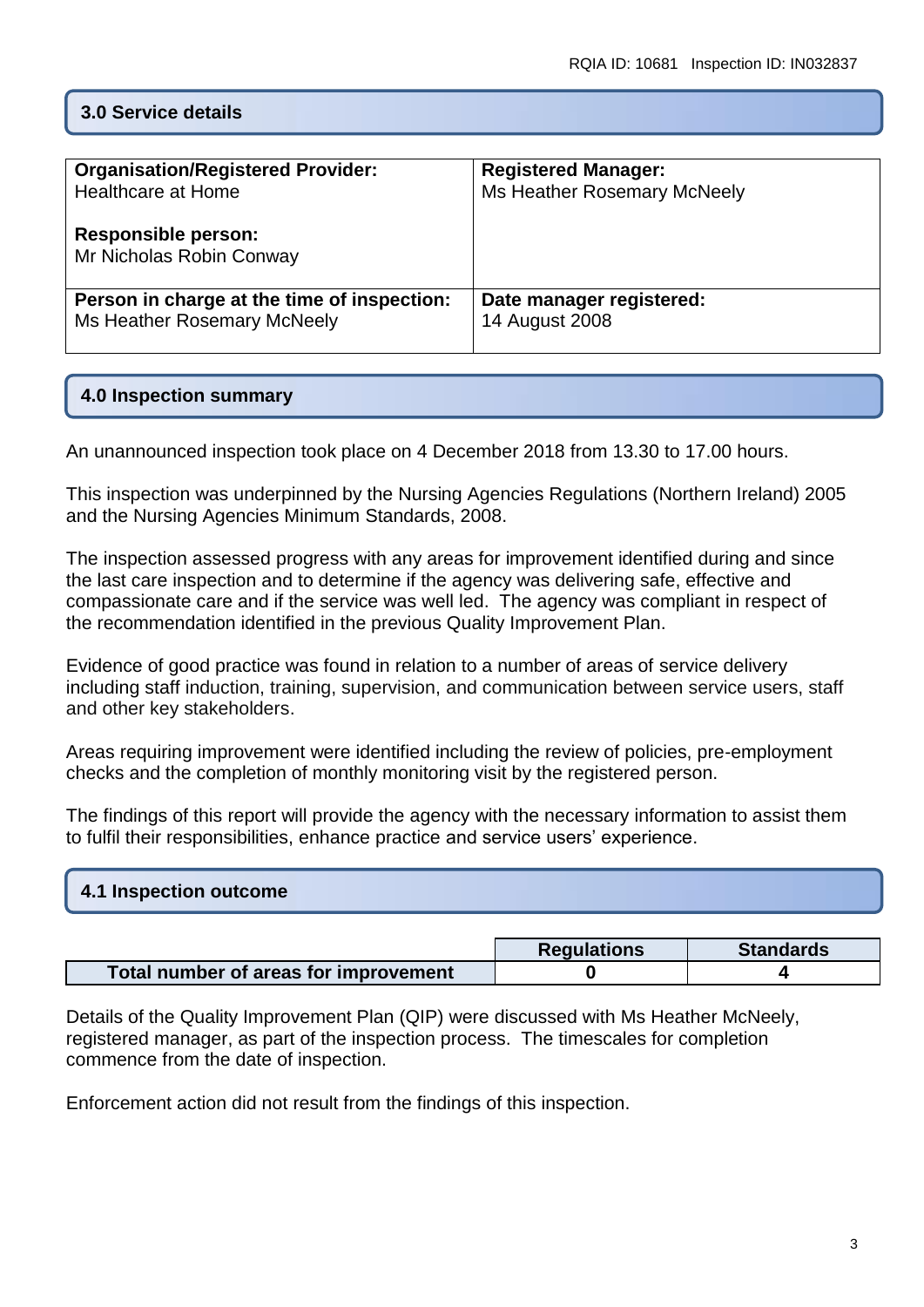## **4.2 Action/enforcement taken following the most recent care inspection dated 16 August 2017**

Other than those actions detailed in the QIP no further actions were required to be taken following the most recent inspection on 16 August 2017.

# **5.0 How we inspect**

Prior to the inspection a range of information relevant to the service was reviewed. This included the following records:

- previous inspection report and QIP
- record of notifiable events since the previous inspection
- record of complaints notified to the agency

On the day of inspection the inspector spoke with the manager and the deputy manager.

At the request of the inspector, the manager was asked to display a poster prominently within the agency's registered premises. The poster invites staff to give their views and provides staff with an electronic means of providing feedback to RQIA regarding the quality of service provision. No responses were received prior to the issue of this report.

The following records were examined during the inspection:

- A range of policies and procedures regarding recruitment, induction, staff supervision and appraisal, safeguarding adults, whistleblowing, record keeping, confidentiality and incidents management.
- Statement of purpose.
- Service user quide.
- Three staff members' recruitment records.
- Three staff members' induction records.
- Two staff members' supervision and appraisal records.
- Three staff members' training and competency assessment records.
- Staff Nursing and Midwifery Council (NMC) registration checking process.
- A range of quality monitoring reports.
- Complaints.
- Compliments.
- Incidents.
- Records relating to safeguarding of vulnerable adults.

The findings of the inspection were provided to the manager at the conclusion of the inspection.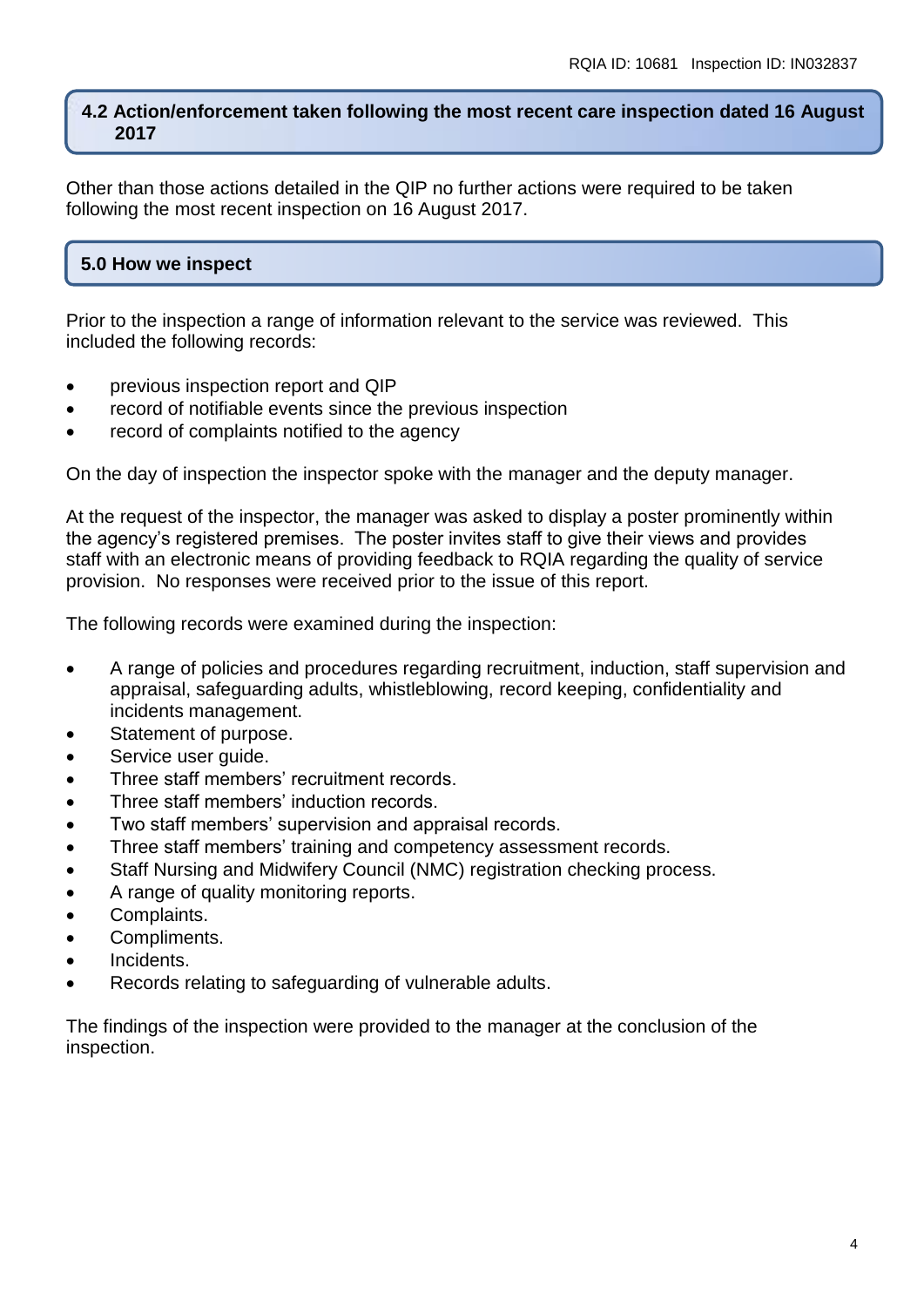# **6.0 The inspection**

# **6.1 Review of areas for improvement from the most recent inspection dated 16 August 2017**

The most recent inspection of the agency was an unannounced care inspection.

The completed QIP was returned and approved by the care inspector.

# **6.2 Review of areas for improvement from the last care inspection dated 16 August 2017**

| Areas for improvement from the last care inspection |                                                                                                                                                                                                                                                                                                                            |                                    |
|-----------------------------------------------------|----------------------------------------------------------------------------------------------------------------------------------------------------------------------------------------------------------------------------------------------------------------------------------------------------------------------------|------------------------------------|
| <b>Minimum Standards, 2008</b>                      | Action required to ensure compliance with The Nursing Agencies                                                                                                                                                                                                                                                             | <b>Validation of</b><br>compliance |
| Area for improvement 1                              | The registered person shall ensure that staff                                                                                                                                                                                                                                                                              |                                    |
| <b>Ref: Standard 9.1</b>                            | were provided with update training in the<br>current DoH policy and procedures titled Adult<br>safeguarding Prevention, Protection in                                                                                                                                                                                      |                                    |
| <b>Stated: First time</b>                           | Partnership (2015) and Adult Safeguarding<br>Operational Procedures (2016).                                                                                                                                                                                                                                                |                                    |
| To be completed by:                                 |                                                                                                                                                                                                                                                                                                                            |                                    |
| 31 October 2017.                                    | The identification of an adult safeguarding<br>champion is required.                                                                                                                                                                                                                                                       |                                    |
|                                                     | Action taken as confirmed during the<br>inspection:<br>Discussion with the manager and review of the<br>content of the safeguarding adults training<br>evidenced that staff had been provided with<br>the relevant training.<br>The responsible person has been identified as<br>the safeguarding champion for the agency. | <b>Met</b>                         |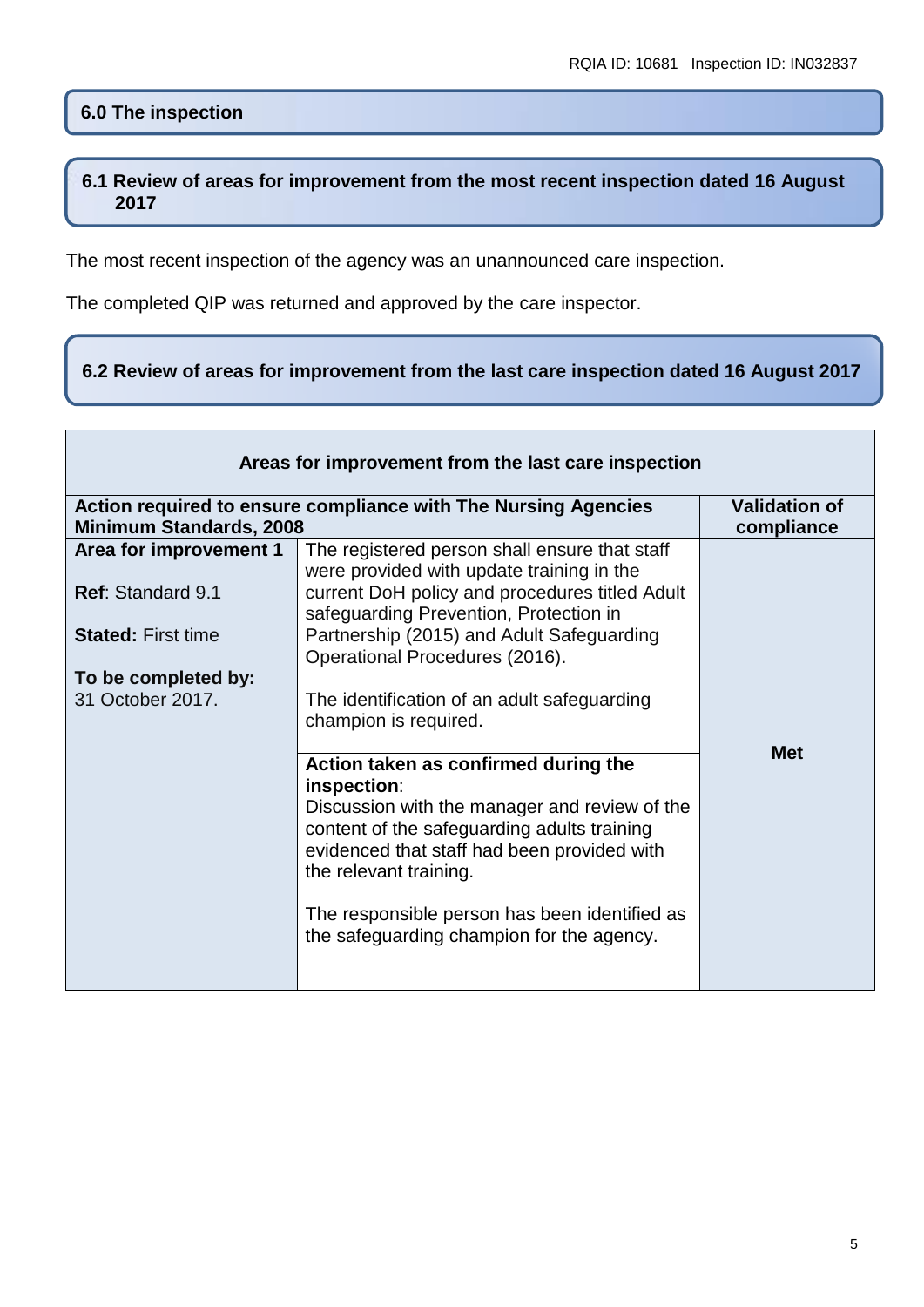### **6.3 Inspection findings**

#### **6.4 Is care safe?**

**Avoiding and preventing harm to patients and clients from the care, treatment and support that is intended to help them.**

The agency is managed by the registered manager with the support of a deputy manager. A team of twelve registered nurses are employed by the agency and provide care and treatment for patients living in their own homes. The manager advised that there are no staff vacancies. An additional nurse has recently been recruited and will commence employment following confirmation of relevant pre-employment checks.

A centralised human resources department oversees the recruitment processes, including the completion of appropriate pre-employment checks. A review of the recruitment records for three registered nurses demonstrated that all the relevant information as outlined in Schedule 2 of The Nursing Agencies Regulations (Northern Ireland) 2005 had been sought and retained with the exception of criminal conviction declarations. An area for improvement has been made in this regard.

The agency's recruitment policy outlines the procedures for ensuring that the required preemployment checks are completed prior to commencement of employment. The policy was reviewed and it was noted that reference was made to the recruitment team obtaining "one pre-employment reference before a contract of employment is issued". Two satisfactory written references must be obtained before making an offer of employment, in accordance with relevant legislation and Minimum Standards. This was discussed with the manager who confirmed that registered nurses are not provided until all pre-employment checks; including two satisfactory references have been obtained. The recruitment policy should be reviewed and amended accordingly. An area for improvement has been made.

Registered nurses are required to complete an induction and in addition to complete training in a range of mandatory areas prior to their commencement of employment. A record of induction provided to staff is maintained; records viewed outline evidenced the information and support provided to staff during the induction process.

Records of staff supervision and appraisal indicated that staff had received supervision and appraisal in accordance with the time frames specified in the agency's procedures.

The agency has a system for recording training completed by staff and for highlighting training required; it was noted that the manager will inform registered nurses when training updates are required. The manager stated that registered nurses are not provided with work placements if annual training updates have not been completed.

Review of the safeguarding adults policy, dated 17 November 2017 evidenced that the policy had been reviewed to reflect information contained within the DHSSPS regional policy 'Adult Safeguarding Prevention and Protection in Partnership' issued in July 2015. The responsible person is the identified Adult Safeguarding Champion (ASC).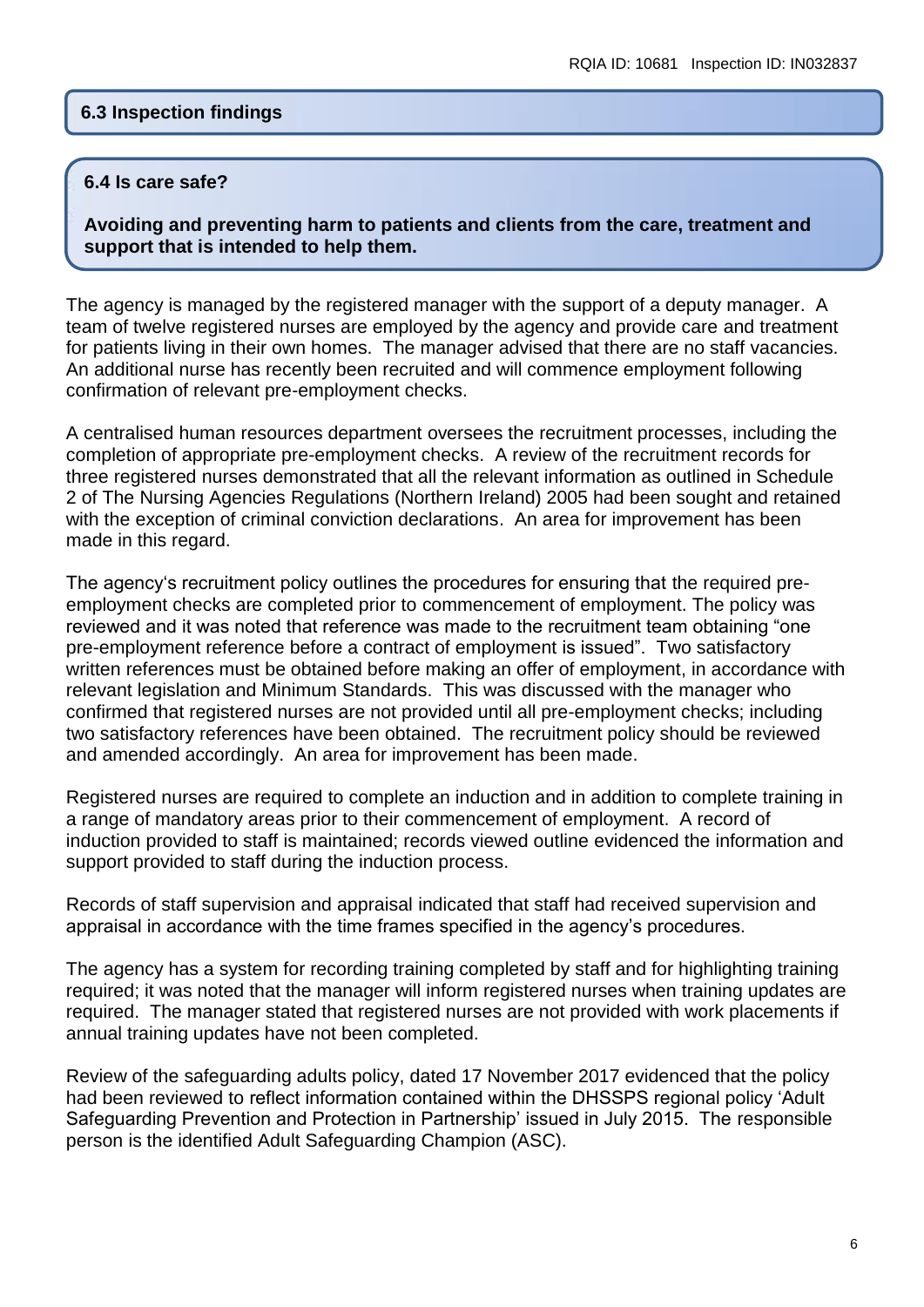The manager could describe the procedure for reporting any incidents of suspected, alleged or actual abuse and the mechanism for liaising with the appropriate bodies in relation to any investigation they are required to be involved in. The manager advised that all such incidents are reported to the company's safeguarding care bureau in England, who will support staff and decide on the appropriate course of action, on behalf of the ASC. The manager confirmed that the care bureau operates around the clock; is staffed by registered nurses and has a safeguarding lead on each shift. This procedure was not reflected in the safeguarding policy and it is recommended that the policy is updated accordingly.

Registered nurses employed by the agency are provided with information relating to the agency's safeguarding and whistleblowing policies during their induction. It was identified from discussions and documentation viewed that staff are required to complete adult safeguarding training during their initial induction and in addition an update at least yearly. Training records viewed indicated that staff had completed appropriate training in relation to adult protection.

The manager could describe the procedure for appropriately matching the individual skills of the registered nurses employed to the needs of the service users; this includes the completion of a skills and experience profile during the interview process.

The manager also described the process for appropriately assessing the requirements of individual service users; it was noted that this process also included assessing the knowledge, skills, training, experience and suitability of the nurse to be provided.

A system was in place for monitoring and recording the registration status of nurses with the NMC; the manager described the process for checking the NMC register on a monthly basis to ensure all staff are registered.

The manager confirmed that service user feedback was obtained on an ongoing basis when the deputy manager completes staff supervision and monitoring visits in patients' homes. In addition, service users completed a one-off satisfaction survey shortly after becoming registered with the service. The manager confirmed that a new system had been introduced in November 2018 where a random sample of patients will be selected to complete an annual satisfaction survey. The manager discussed that there are challenges in receiving feedback; however the inspector noted that the agency has made improvements in their pursuit of this information.

The agency's registered premises are suitable for the operation of the agency as described in the Statement of Purpose.

# **Areas of good practice**

There were examples of good practice found throughout the inspection in relation to staff induction, training, supervision and appraisal.

# **Areas for improvement**

Areas for improvement were identified in respect of the recruitment policy, safeguarding policy and criminal conviction declarations.

|                                       | <b>Regulations</b> | <b>Standards</b> |
|---------------------------------------|--------------------|------------------|
| Total number of areas for improvement |                    |                  |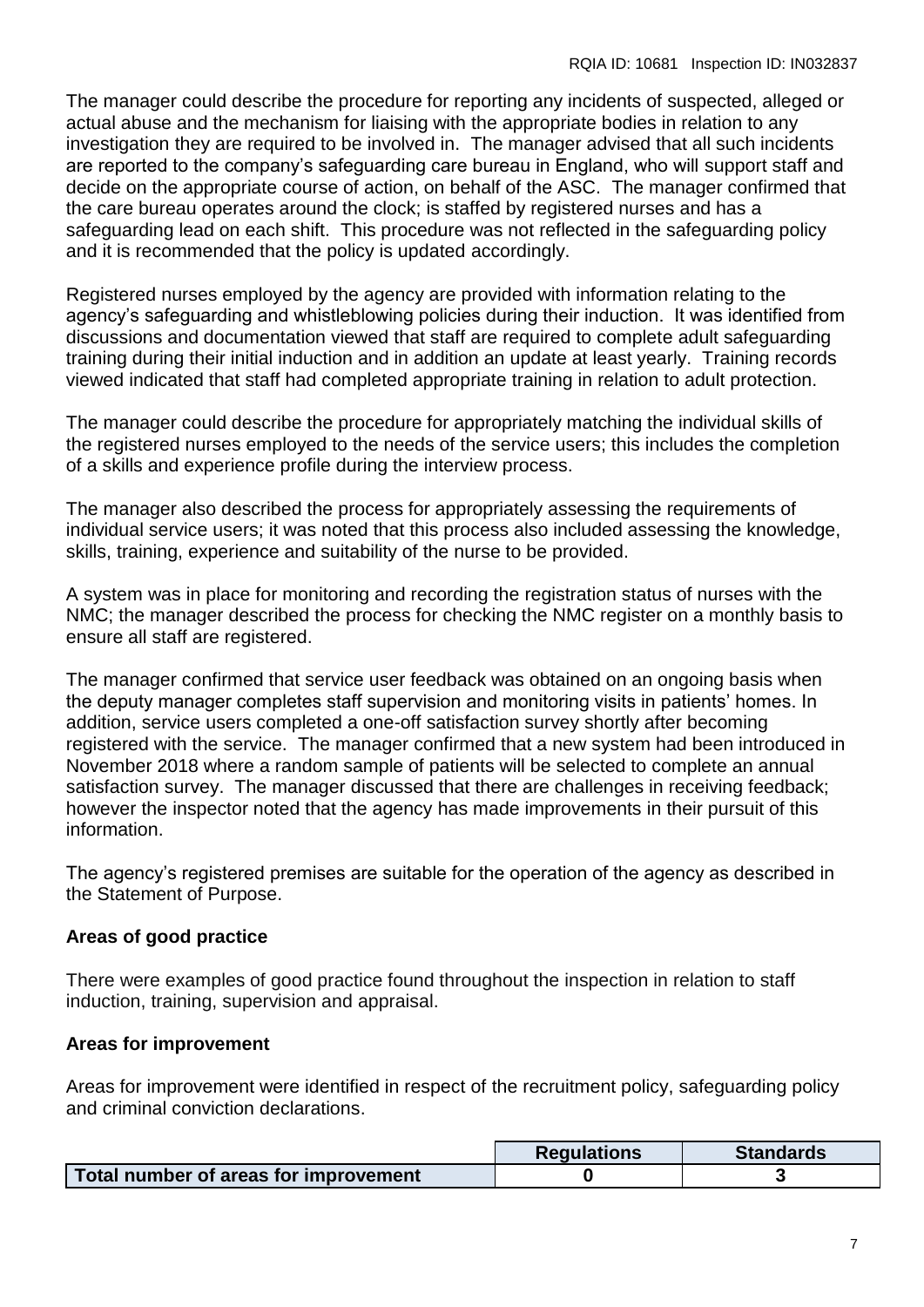# **6.5 Is care effective?**

# **The right care, at the right time in the right place with the best outcome.**

During the inspection the inspector reviewed that agency's arrangements for appropriately responding to and meeting the needs of people who use the service. Information relating to the nature and range of services provided is outlined within the Statement of Purpose and Service User Guide.

The agency's management of records and information policy details the process for the creation, storage, retention and disposal of records; it was noted from documentation viewed that records are maintained in an organised and secure manner and in accordance with legislation, standards and the organisational policy.

Discussions with the manager and records viewed evidenced that the agency has systems in place to monitor, audit and review the effectiveness and quality of the service provided to service users. The systems include processes for the review of training, complaints, incidents, safeguarding referrals and and in addition audits of service user feedback and documentation. This information is provided to Healthcare at Home senior management team in accordance with their governance procedures. The manager confirmed however that a monthly monitoring visit by the responsible person (or someone delegated by them) had not routinely been carried out nor a report completed in accordance with the Nursing Agencies Regulations (Northern Ireland) 2005 and the Nursing Agencies Minimum Standards, 2008. This was communicated to the responsible person following the inspection and they were signposted to further guidance. An area for improvement has been made accordingly.

Processes to promote effective communication with service users, agency staff nurses and other relevant stakeholders were evident on inspection.

Discussions with the manager indicated that the agency seeks to maintain effective working relationships with service users. The manager stated that service users are informed of the process for contacting the agency to discuss concerns in relation to the competency of nurses provided. The agency has improved their process for obtaining the comments of service users in relation to staff provided.

#### **Areas of good practice**

There were examples of good practice found throughout the inspection in relation to communication between service users and agency staff and other key stakeholders.

#### **Areas for improvement**

An area for improvement was identified in respect of the monthly quality monitoring visits.

|                                       | <b>Requlations</b> | <b>Standards</b> |
|---------------------------------------|--------------------|------------------|
| Total number of areas for improvement |                    |                  |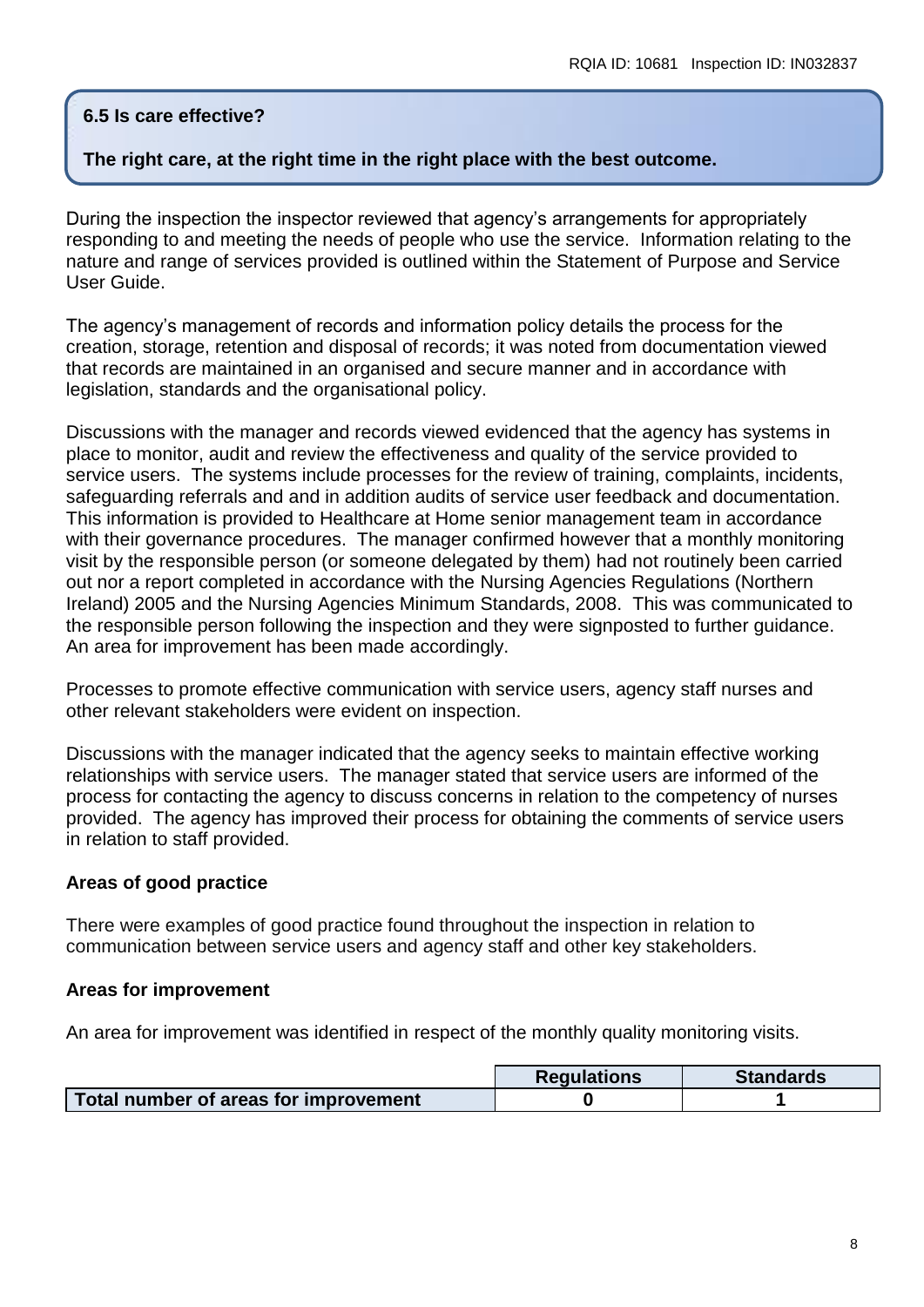### **6.6 Is care compassionate?**

# **Patients and clients are treated with dignity and respect and should be fully involved in decisions affecting their treatment, care and support.**

Discussions with the manager and observations made during the inspection indicated that the promotion of values such as dignity, choice and respect were embedded in the culture and ethos of the organisation.

It was identified that staff are provided with information relating to confidentiality during their induction programme. The agency also has a system for recording training completed and for highlighting when training updates are required.

The agency has processes in place for obtaining the views of service users in relation to staff performance and attitude.

The agency also has on call arrangements in place to ensure that nurses and service users can report concerns they may have regarding a placement or to access support and guidance.

The agency's 'Whistleblowing Policy' outlines the responsibility of staff in highlighting concerns or issues relating to poor practice and the process for raising concerns.

The manager also described the processes for receiving feedback from service users following the provision of staff nurses. Formal processes to record and respond to service user feedback are maintained through the agency's complaints and monthly quality monitoring processes. As previously stated, improvements to these processes have been implemented.

#### **Areas of good practice**

There were examples of good practice found throughout the inspection in relation to the provision of compassionate care and the involvement of service users.

#### **Areas for improvement**

No areas for improvement were identified during the inspection.

|                                       | <b>Requlations</b> | <b>Standards</b> |
|---------------------------------------|--------------------|------------------|
| Total number of areas for improvement |                    |                  |

#### **6.7 Is the service well led?**

**Effective leadership, management and governance which creates a culture focused on the needs and experience of service users in order to deliver safe, effective and compassionate care.**

The inspector reviewed the agency's management and governance systems in place to meet the needs of service users. Ms Heather McNeely was appointed registered manager in 2008. Ms McNeely is also Healthcare at Home's regional clinical operations manager for Northern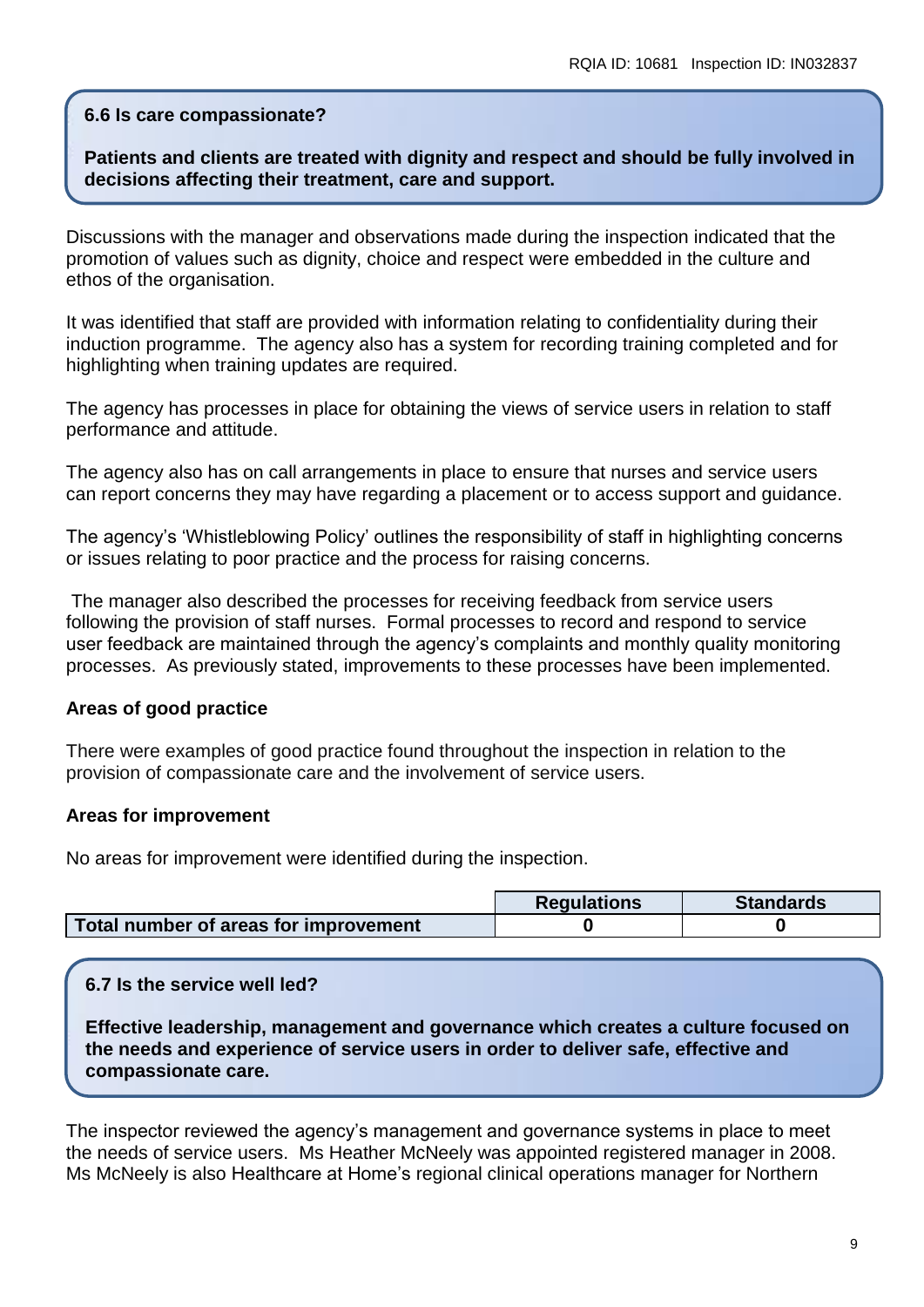Ireland and Scotland. Ms McNelly advised that her role involves travelling to Healthcare at Home head office in Burton on Trent and to Scotland at least one day a week. She is supported in the management of the agency by a deputy manager.

The organisational and management structure of the agency identifies lines of accountability and the roles and responsibilities of staff. It was noted that at the commencement of employment staff are provided with a job description which outlines the responsibilities of their role.

It was identified that the agency has a range of policies and procedures in place, the majority of which were noted to have been reviewed and updated in accordance with the Minimum Standards, relevant legislation and guidelines. Improvements are required to the recruitment and safeguarding policies as discussed previously in section 6.4. Policies and procedures are retained electronically and additionally staff can request these in paper format from the agency's office. The inspector noted that these are also available in the agency's staff handbook.

Records viewed and discussions with the manager indicated that the agency's governance arrangements promote the identification and management of risk. These include provision of relevant policies and procedures; monitoring of training; monthly audit of registration status with the NMC, complaints, safeguarding incidents and incidents notifiable to RQIA.

Whilst the agency have systems in place to monitor the quality of services provided, an area for improvement has been identified in section 6.5, in respect of the monthly monitoring visits and reports.

The Statement of Purpose and Service User Guide are kept under review.

Discussion with the manager indicated that there is evidence of collaborative working relationships with service users. The agency has a process for ensuring that they actively seek feedback from service users when staff have been provided; the inspector viewed feedback received by the agency and noted that they contained a range of positive comments in relation to the service provided.

On the date of inspection the RQIA certificate of registration was displayed appropriately and was reflective of the service provided.

# **Areas of good practice**

There were examples of good practice found throughout the inspection in relation to quality improvement and maintaining good working relationships.

# **Areas for improvement**

No areas for improvement were identified during the inspection.

|                                       | <b>Requlations</b> | <b>Standards</b> |
|---------------------------------------|--------------------|------------------|
| Total number of areas for improvement |                    |                  |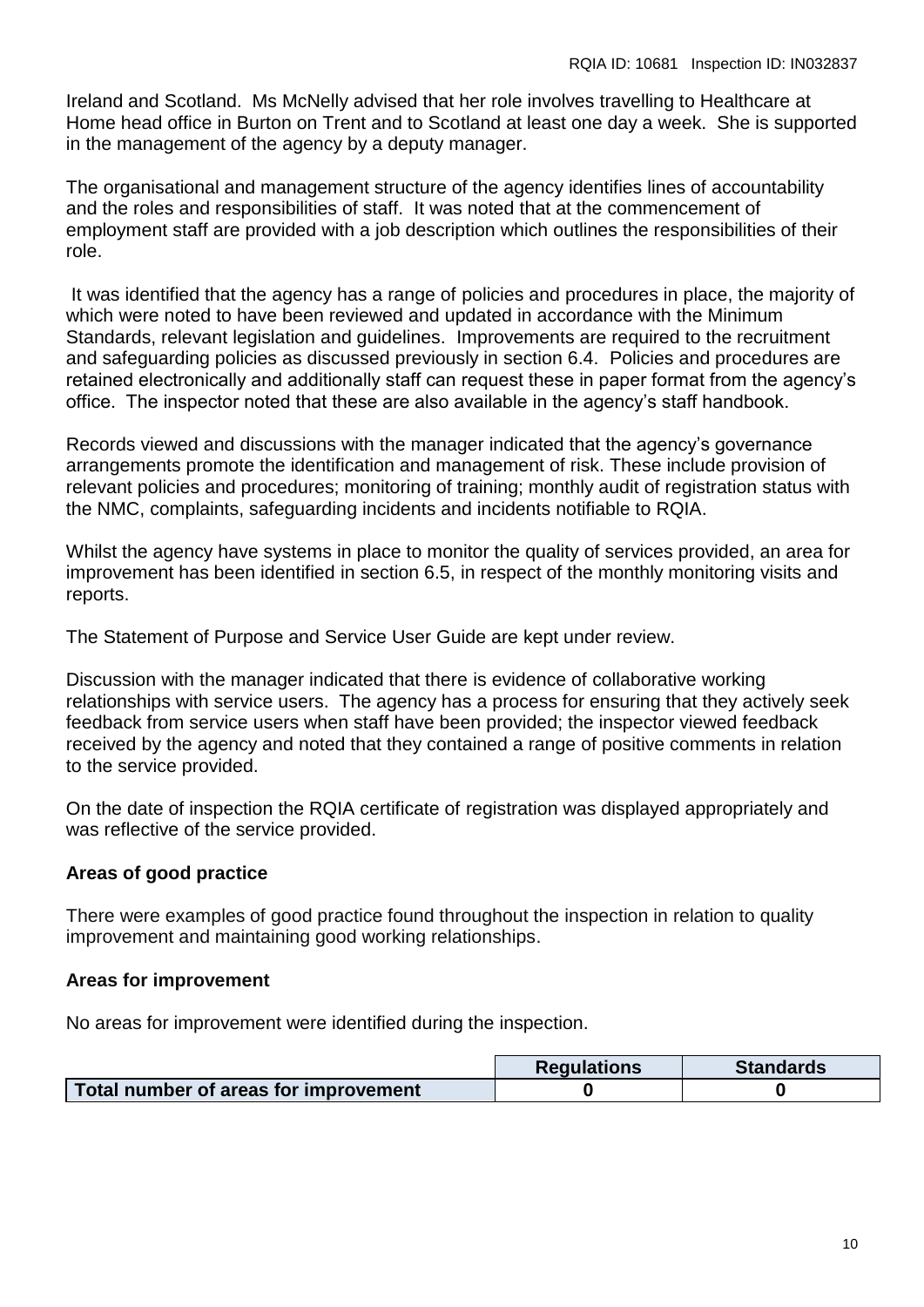# **7.0 Quality improvement plan**

Areas for improvement identified during this inspection are detailed in the QIP. Details of the QIP were discussed with Ms Heather McNeely, registered manager, as part of the inspection process. The timescales commence from the date of inspection.

The registered provider/manager should note that if the action outlined in the QIP is not taken to comply with regulations and standards this may lead to further enforcement action including possible prosecution for offences. It is the responsibility of the registered provider to ensure that all areas for improvement identified within the QIP are addressed within the specified timescales.

Matters to be addressed as a result of this inspection are set in the context of the current registration of the agency. The registration is not transferable so that in the event of any future application to alter, extend or to sell the premises RQIA would apply standards current at the time of that application.

# **7.1 Areas for improvement**

Areas for improvement have been identified where action is required to ensure compliance with the Nursing Agencies Minimum Standards, 2008.

#### **7.2 Actions to be taken by the service**

The QIP should be completed and detail the actions taken to address the areas for improvement identified. The registered provider should confirm that these actions have been completed and return the completed QIP via Web Portal for assessment by the inspector.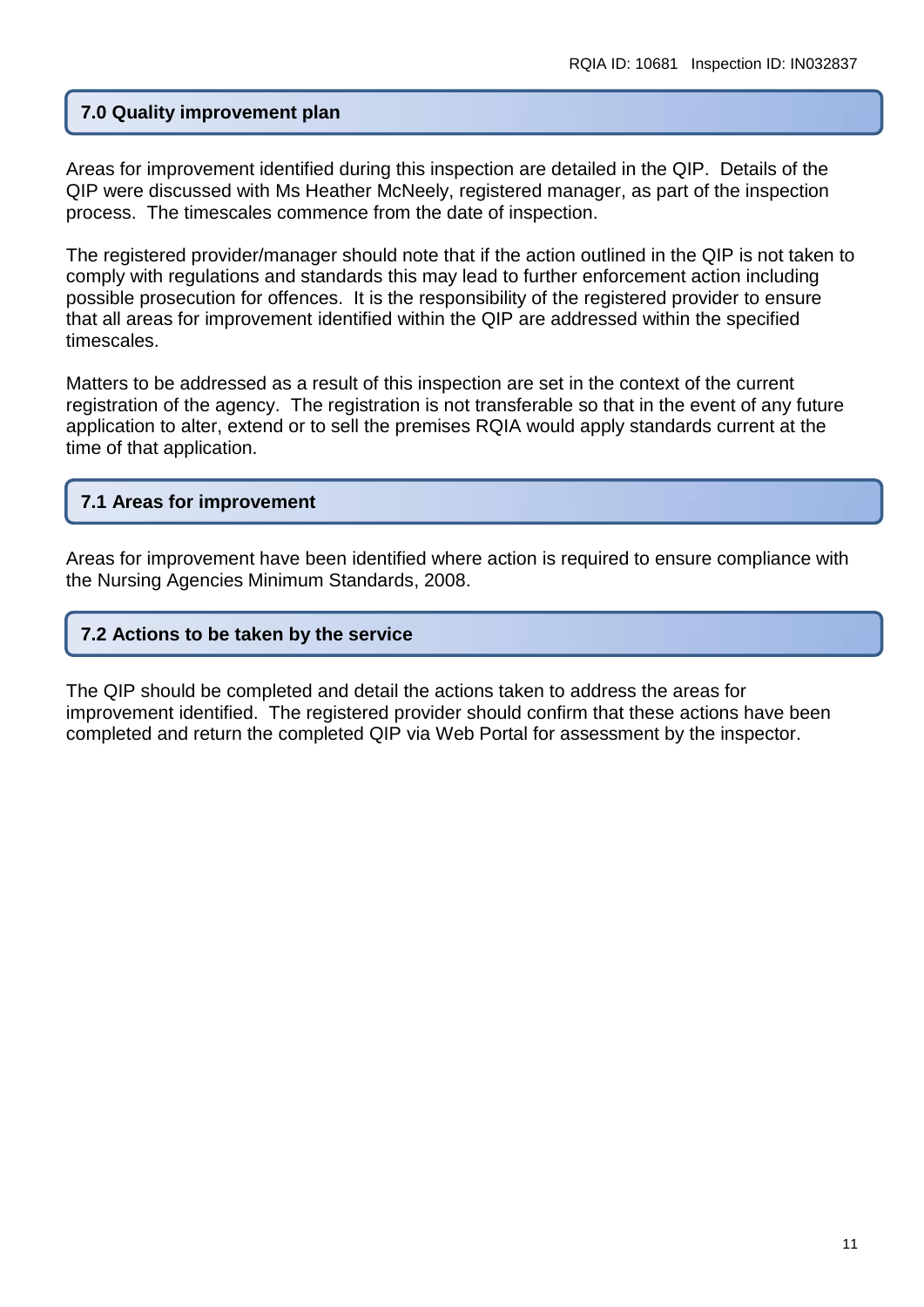# **Quality Improvement Plan**

| 2008                      | Action required to ensure compliance with The Nursing Agencies Minimum Standards,                                                            |
|---------------------------|----------------------------------------------------------------------------------------------------------------------------------------------|
| Area for improvement 1    | The registered person shall ensure a criminal conviction declaration<br>has been obtained prior to new staff commencing employment and       |
| Ref: Standard 4           | retained in staff personnel files.                                                                                                           |
| <b>Stated: First time</b> | Ref: 6.4                                                                                                                                     |
| To be completed by:       | Response by registered person detailing the actions taken:<br>Employment Checks Policy has been reviewed and updated and is                  |
| Immediate from the date   | available for inspection                                                                                                                     |
| of the inspection         |                                                                                                                                              |
| Area for improvement 2    | The registered person shall ensure that the recruitment policy has                                                                           |
| Ref: Standard 4.1         | been reviewed and amended to comply with legislative requirements<br>and guidance.                                                           |
|                           |                                                                                                                                              |
| <b>Stated: First time</b> | Ref: 6.4                                                                                                                                     |
| To be completed by:       | Response by registered person detailing the actions taken:                                                                                   |
| 31 December 2018          | Recruitment Policy now reviewed and updated to reflect RQIA                                                                                  |
| Area for improvement 3    | requirements. This is available at inspection<br>The registered person shall ensure that the safeguarding adults'                            |
|                           | policy has been reviewed and amended to reflect current practice.                                                                            |
| Ref: Standard 9.1         |                                                                                                                                              |
|                           | Ref: 6.4                                                                                                                                     |
| <b>Stated: First time</b> | Response by registered person detailing the actions taken:<br>The policy reviewed at inspection, is supported by a Standard                  |
| To be completed by:       | Operating Procedure, where the detail requested surrounding                                                                                  |
| 31 December 2018          | operating process (including Care Bureau) is contained. This is                                                                              |
|                           | available for review at inspection                                                                                                           |
|                           |                                                                                                                                              |
| Area for improvement 4    | The registered person shall develop a system which includes a visit to<br>the agency by or on behalf of the registered person to carry out a |
| Ref: Standard 1.12        | monthly monitoring visit and report on what they find. The report<br>should include comments from service users, their representatives,      |
| <b>Stated: First time</b> | staff and professionals who refer people to the agency and any<br>actions taken by the manager to ensure that the nursing agency is          |
| To be completed by:       | being managed in accordance with minimum standards.                                                                                          |
| 31 December 2018          |                                                                                                                                              |
|                           | Ref: 6.5                                                                                                                                     |
|                           | Response by registered person detailing the actions taken:                                                                                   |
|                           | Monthly quality review now in place, reviewing documentation, clinical                                                                       |
|                           | audits, patient satisfaction and associated themes and learning, staff                                                                       |
|                           | appraisals, learning and development. This is signed off by Regional                                                                         |
|                           | Clinical Services Director and reviewed by Responsible Person.                                                                               |

*\*Please ensure this document is completed in full and returned via Web Portal\**